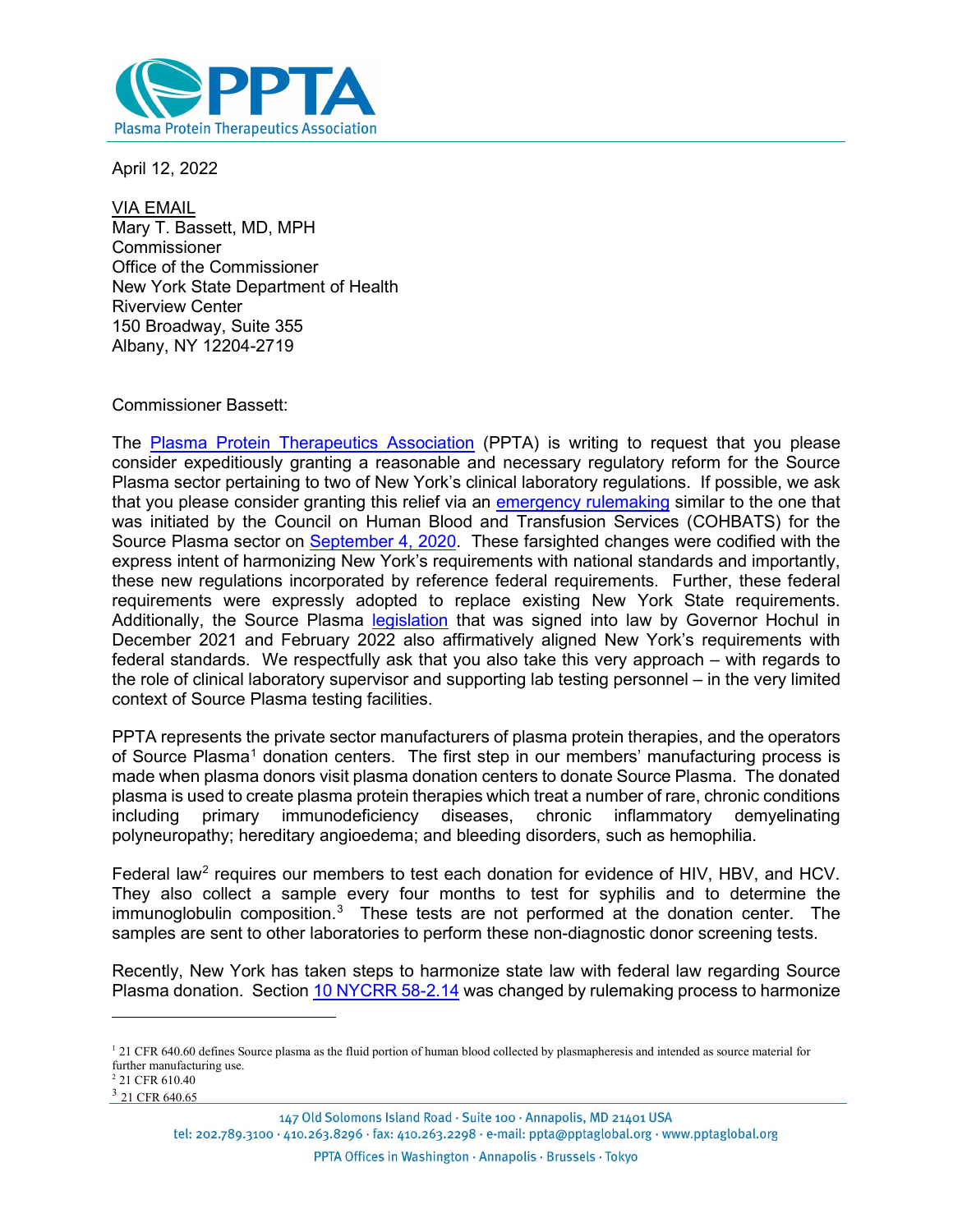

regulations with federal law. The Legislature went further and passed legislation to alter existing rules and regulations surrounding Source Plasma donation centers to meet FDA standards. The legislation removed Source Plasma donation centers from the CLEP program and the definition of a blood bank. The Source Plasma [legislation](https://www.nysenate.gov/legislation/bills/2021/A228) was signed into law by Governor Hochul in December 2021 and February 2022. Our members have had discussions with your Department and have been told that the changes codified to date relate only to tests performed at the Source Plasma donation centers.

If this is true, then we have a problem with tests described above since they are not performed at the donation center, but they are part of the federal regulations governing Source Plasma donation. The samples are sent to labs that we are being told must have a lab supervisor with a licensed medical technologist with 6 years' experience (10 NYCRR § 58-1.4) and lab testing personnel must meet NYS qualifications for medical technologists OR work in entirely exempt laboratories (Public Health Law § 579; 10 NYCRR § 58-1.4).

Medical technologists are an increasingly rare commodity in today's job market. The number of educational programs offering medical technologist degrees and training is steadily diminishing nationwide. Qualified personnel are less inclined to constrain themselves to a testing laboratory and/or supervisory role, rather than more lucrative (or rewarding) opportunities in the broader health care ecosystem. Most states require neither a medical technologist nor a medical technician degree for the laboratory supervisor role (or laboratory testing personnel) that plays an integral role in supporting plasma donation centers.

This change in the healthcare landscape is reflected in the Executive Order Governor Hochul issued in September declaring a statewide emergency due to healthcare staffing shortages that expanded the scope of care for some professionals, enabling them to help New Yorkers in urgent need. Additionally, in her State of the State, it was announced that Governor Hochul will propose legislation to modernize clinical laboratory supervisory requirements.

PPTA respectfully requests that you issue a rule that will clarify that the labs used for donor screening tests need only meet federal standards which is consistent with the recently codified rulemaking and enacted legislation in New York. We ask that given the emergent need for Source Plasma donations,<sup>[4](#page-1-0)</sup> that you consider using the emergency rule making process.

Clinical laboratory requirements have evolved out of the need to ensure diagnostic testing is performed in a way that assists in patient care. Our members do not perform tests for patient care. These are non-diagnostic tests that are performed for donor screening purposes. If a donor's sample tests positive for a communicable disease, the donor is deferred from further donation, and they are recommended to see a physician. If the donor goes to a physician's office, the physician will surely order a diagnostic test. Therefore, the exempting of our labs will not impact patient care for New Yorkers.

Please know that this narrowly tailored carveout – from the State's current requirements for a clinical laboratory supervisor (10 NYCRR § 58-1.4) and laboratory testing personnel (Public Health Law § 579; 10 NYCRR § 58-1.4) – that we are seeking is truly needed and if granted, this reform will enable the Source Plasma sector to grow substantially in New York. And, this growth is necessary so that the growing demand for life saving plasma derived therapies can be met. As you are probably well aware, the protracted COVID-19 pandemic has unfortunately had a very

<span id="page-1-0"></span><sup>4</sup> https://www.wsj.com/articles/block-on-blood-plasma-donors-from-mexico-threatens-supplies-11646830295